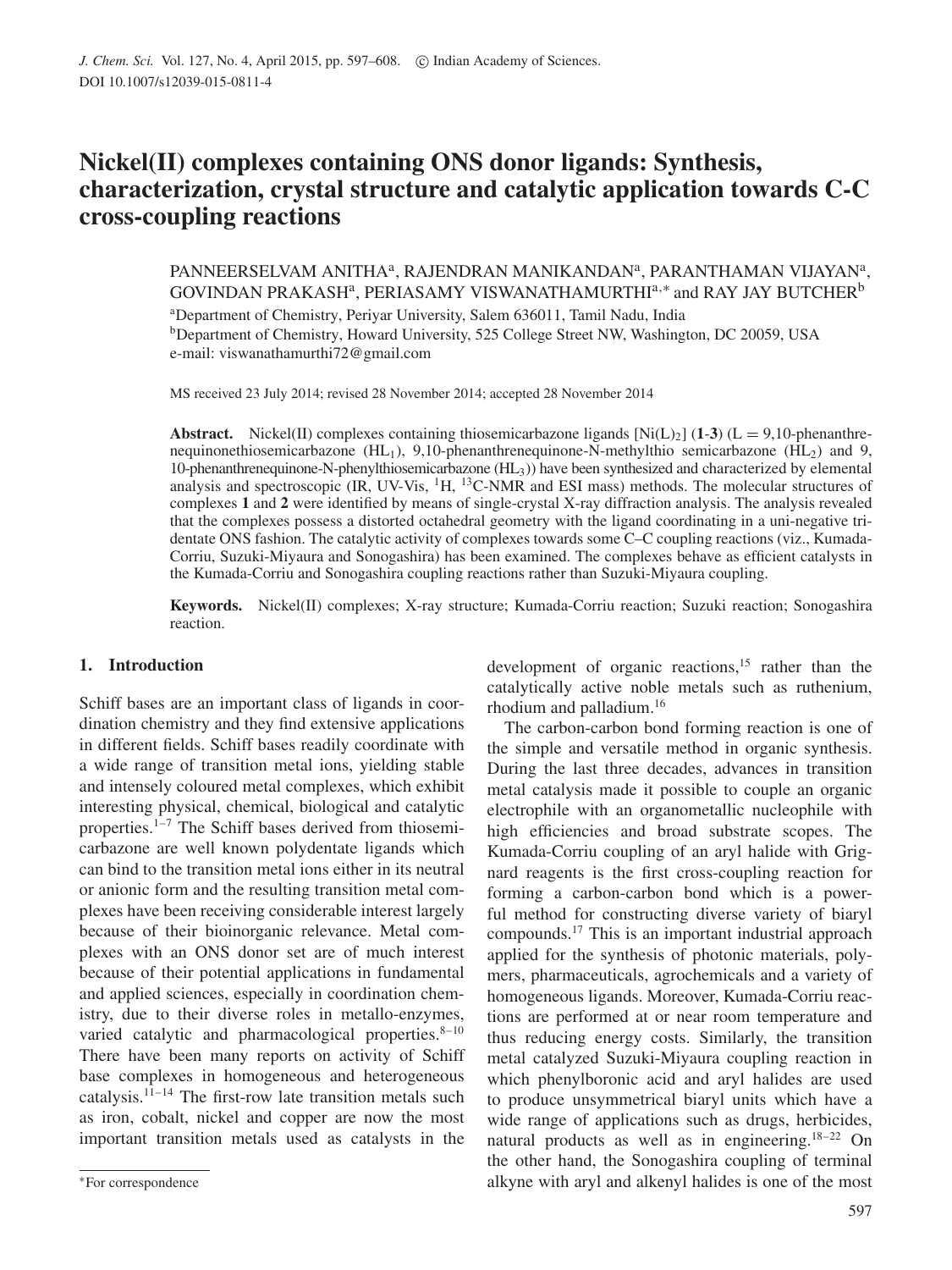powerful and straightforward methods for the formation of  $C(sp)$ - $C(sp^2)$  bonds in organic synthesis. This method has been widely employed in the synthesis of natural products, biologically active molecules and materials science. $23-25$ 

Based on the above facts and in continuation of our effort to develop efficient transition metal catalysts, herein we have chosen nickel as the metal centre to interact with thiosemicarbazones. One reason behind the choice of this particular metal centre is its ability to take up different coordination environments (such as octahedral, square-planar and tetrahedral), which makes its coordination chemistry very interesting and also may facilitate different steps of catalytic cycle. The other and more attractive reason is that the demonstrated ability of complexes to catalyze C–C crosscoupling reactions. $26-30$  Thus, the primary objective of the present work has been to prepare nickel complexes of thiosemicarbazones and find out the binding mode of thiosemicarbazones in the complexes. The other objective has been to explore catalytic properties of the complexes against Kumada-Corriu, Suzuki-Miyaura and Sonogashira coupling reactions.

## **2. Experimental**

## 2.1 *Materials and methods*

All the reagents used were chemically pure and AR grade. The solvents were purified and dried according to standard procedures. The ligands  $HL_{1-3}$  and starting complex  $[NiCl_2(PPh_3)_2]$  were prepared according to literature procedures.<sup>31,32</sup> Microanalysis of carbon, hydrogen, nitrogen and sulfur was carried out using Vario EL III Elemental analyzer at SAIF - Cochin India. The IR spectra of the ligand and their complexes were recorded as KBr pellets on a Nicolet Avatar model spectrophotometer in 4000–400 cm<sup>−</sup><sup>1</sup> range. Electronic spectra of the complexes have been obtained in dichloromethane using a Shimadzu UV - 1650 PC spectrophotometer in 800–200 nm range.  ${}^{1}H$  and  ${}^{13}C$  NMR spectra were measured in Jeol GSX - 400 instrument using DMSO $d_6$  as the solvent. <sup>1</sup>H NMR and <sup>13</sup>C NMR spectra were obtained at room temperature using TMS as the internal standard. The ESI-MS spectra were performed by LC-MS Q-ToF Micro Analyzer (Shimadzu) in the SAIF, Panjab University, Chandigarh. Melting points were checked on a Technico micro heating table and were uncorrected. The catalytic yields were determined using ACME 6000 series GC-FID with DP-5 column of 30 m length, 0.53 mm diameter and 5.00  $\mu$ m film thickness.

## 2.2 *Synthesis of nickel(II) complexes*

2.2a *[Ni(L<sub>1</sub>)<sub>2</sub>].DMF* (1): An ethanolic solution (10) mL) containing HL<sub>1</sub> (0.1 mmol) was added to  $[NiCl<sub>2</sub>(PPh<sub>3</sub>)<sub>2</sub>]$  (0.1 mmol) in ethanol (10 mL) and the resulting red-coloured solution was refluxed for 4 h. On cooling the contents to room temperature through overnight, the coloured complex separated out. It was filtered off and recrystallized from ethanol. Red-coloured crystals, suitable for single crystal X-ray diffraction analysis, were obtained by slow evaporation of DMF solution of compound. Yield: 88% M.p: 218◦C. Anal. Calc. for  $C_{33}H_{27}N_7O_3N_1S_2$ : C, 57.24; H, 3.93; N, 14.16; S, 9.26. Found: C, 57.47; H, 3.74; N, 14.33; S, 9.50% IR (KBr, cm<sup>−</sup><sup>1</sup> ): 1605 (quinone C=O), 1578 (C=N), 1557 (C=N), 752 (C-S). UV-Vis (λmax/nm): 524, 440, 331, 273. <sup>1</sup>H NMR (DMSO- $d_6$ , ppm): 9.37  $(s, 2H, NH<sub>2</sub>), 7.30–8.02$  (m, 16H, Ar-H). <sup>13</sup>C NMR (DMSO- $d_6$ , ppm): 180.2 (quinone C=O), 171.1 (C-S), 164.8 (C=N), 124.8–137.2 (Ar-C). ESI-MS (m/z) = 619.2 [ $M^+$ ].

2.2b  $[Ni(L<sub>2</sub>)<sub>2</sub>]$  (2): It was prepared using the same procedure as described for 1 with  $HL_2$  (0.1 mmol) and  $[NiCl_2(PPh_3)_2]$  (0.1 mmol). Red coloured crystals, suitable for single crystal X-ray diffraction analysis, were obtained by slow evaporation of DMF solution of compound. Yield: 85% M.p.: 212◦C. Anal. Calc. for  $C_{32}H_{24}N_6O_2NiS_2$ : C, 59.37; H, 3.74; N, 12.98; S, 9.91. Found: C, 59.17; H, 3.59; N, 12.75; S, 9.78% IR (KBr, cm<sup>−</sup><sup>1</sup> ): 1614 (quinone C=O), 1596 (C=N), 1566 (C=N), 754 (C-S). UV-Vis (λmax/nm): 522, 437, 324, 265. <sup>1</sup>H NMR (DMSO- $d_6$  ppm): 8.38 (s, 1H, NH-CH<sub>3</sub>), 6.92–8.08 (m, 16H, Ar-H), 2.96 (s, 3H, CH<sub>3</sub>). <sup>13</sup>C NMR (DMSO-d6, ppm): 179.6 (quinone C=O), 169.8 (C-S), 160.2 (C=N), 124.2–138.1 (Ar-C), 30.4 (CH3) ESI-MS  $(m/z) = 647.0$  [M<sup>+</sup>].

2.2c  $[Ni(L_3)$ <sup>2</sup> $]$  (3): It was prepared using the same procedure as described for 1 with  $HL_3$  (0.1 mmol) and  $[NiCl_2(PPh_3)_2]$  (0.1 mmol). Redcoloured solid obtained. Our efforts to obtain single crystal of the complex were unsuccessful. Yield: 80%, M.p: 215◦C. Anal. Calc. for  $C_{42}H_{28}N_6O_2NiS_2$ : C, 65.38; H, 3.66; N, 10.89; S, 8.31. Found: C, 65.16; H, 3.86; N, 10.71; S, 8.54%. IR (KBr, cm<sup>−</sup><sup>1</sup> ): 1602 (quinone C=O), 1572 (C=N), 1548 (C=N), 753 (C-S). UV-Vis (λmax/nm): 499, 417, 314, 281. <sup>1</sup>H NMR (DMSO- $d_6$ , ppm): 11.22  $(s, 1H, NH-C<sub>6</sub>H<sub>5</sub>), 6.74–8.71$  (m, 26H, Ar-H). <sup>13</sup>C NMR (DMSO- $d_6$  ppm): 182.1 (quinone C=O), 171.4 (C-S), 161.1 (C=N), 123.5-135.8 (Ar-C). ESI-MS (m/z) =  $771.2$  [M<sup>+</sup>].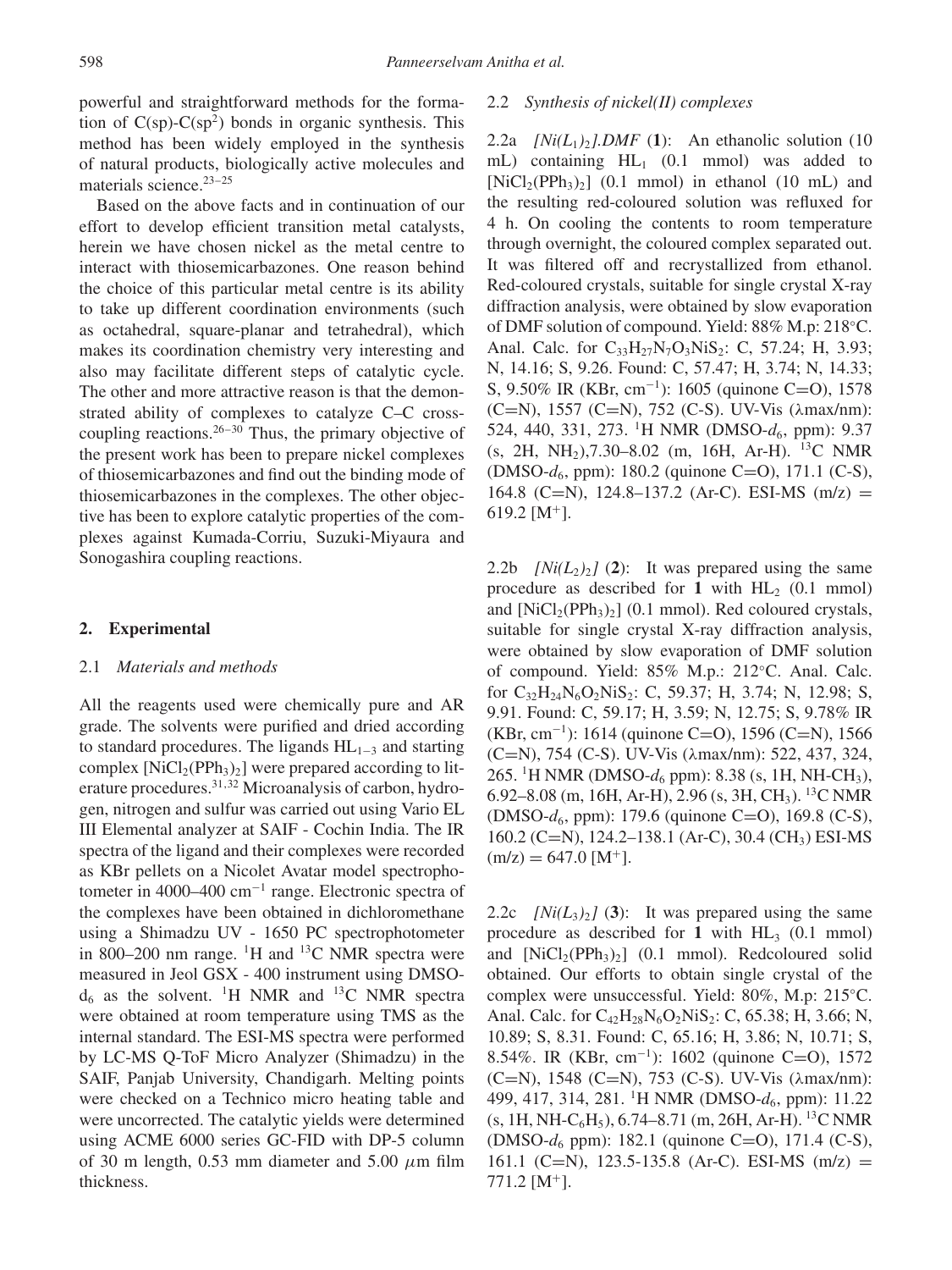# 2.3 *X-ray crystallography*

Crystal data were collected on an Oxford/Agilent Gemini diffractometer. Structures were solved using the direct methods program SHELXL.<sup>33</sup> All non-solvent heavy atoms were located using subsequent difference Fourier syntheses. The structures were refined against  $F2$  with the program SHELXL,  $34$  in which all data collected were used including negative intensities. All nonsolvent heavy atoms were refined anisotropically. All non-solvent hydrogen atoms were idealized using the standard SHELXL idealization methods.

# 2.4 *Aryl–aryl coupling reaction*

2.4a *Kumada-Corriu reaction*: Aryl halide (10 mmol) was added to catalyst (0.2 mol%) in 5 mL diethyl ether. Phenylmagnesium chloride (10 mmol) was then added dropwise and the reaction mixture was stirred for 4 h at room temperature. Then the reaction was ended by addition of water. The mixture was extracted with ethyl acetate and the obtained organic layer was dried over MgSO4. The crude mixture was analyzed by gas chromatography and then purified by column chromatography on silica gel to afford the desired product. The conversion percentage was determined against the remaining aryl halide. In addition, the isolated product was characterized by <sup>1</sup>H NMR

2.4b *Suzuki-Miyaura reaction*: To a mixture of aryl halide (1 mmol), phenylboronic acid (1.5 mmol) and  $K_2CO_3$  (1 mmol) in dimethylacetamide (4 mL) was added the catalyst (1 mol%) as a dimethylacetamide solution (1 mL). The resultant mixture was then heated at 90◦C for 7 h. Then, the mixture was cooled, water was added and the product was extracted with ethyl acetate. The organic layer was washed with brine, dried over  $Na<sub>2</sub>SO<sub>4</sub>$ , filtered, passed through celite, and analyzed by GC. GC yields were obtained based on corresponding aryl halide. The isolated yield was characterized by <sup>1</sup>H NMR.

2.4c *Sonogashira coupling reaction*: The aryl halide (1 mmol) and phenyl acetylene (1.5 mmol) were added to methanol solution  $(5 \text{ mL})$  of catalyst  $(0.5 \text{ mol\%})$ , copper(I) iodide  $(0.5 \text{ mol\%)}$  and pyridine  $(1 \text{ mmol})$  in a glass flask with vigorous stirring. The mixture was stirred at 70◦C for 4 h under aerobic conditions. The mixture was cooled to room temperature, diluted with water and extracted with ether for three times. The organic phase thus collected was dried with  $Na<sub>2</sub>SO<sub>4</sub>$ , filtered and analyzed by GC. GC yield was determined based on the amount of aryl halide employed using n-dodecane as an internal standard.

# **3. Results and Discussion**

Reactions of  $HL_{1-3}$  and  $[NiCl_2(PPh_3)_2]$  in 1:1 molar ratio (scheme 1) were carried out in ethanolic solution with the expectation that to yield a four coordinated complexes (product 1). Unexpectedly, the phenanthrenequinone N(4)-substituted thisemicarbazone ligands (HL<sub>1−3</sub>) involved in this work deceived all our expectations and formed stable six coordinated metal chelates with 1:2 metal-ligand stoichiometry (product 2). Reactions were also conducted changing solvents as well as the molar ratios of ligands in order to obtain the desired complexes, but in all the cases only  $[Ni(L_1)_2]$  was obtained. The complex  $[Ni(L_1)_2]$  was also obtained by the reaction of  $NiCl<sub>2</sub>·6H<sub>2</sub>O$  with  $HL<sub>1</sub>$ (molar ratio of NiCl<sub>2</sub>·6H<sub>2</sub>O:HL<sub>1</sub> = 1:2) in ethanol.<sup>35</sup> The isolated complexes were stable in air, in addition to being soluble in common organic solvents such as dichloromethane, chloroform, benzene, acetonitrile, ethanol, methanol, dimethylformamide and dimethylsulfoxide. All the complexes were structurally characterized by elemental analysis, IR, electronic, NMR and ESI-Mass spectra. In addition, single crystal of complexes **1** and **2**, used to determine its molecular structures by X-ray crystallographic analysis, which is shown in figure 1 and 2.

#### 3.1 *X-ray crystallography*

The complexes **1** and **2** crystallize in a triclinic and monoclinic system with space group P-1, C2/c respectively. Crystal details, crystallographic data and refinement were summarized in table 1. Selected bond lengths and bond angles have been reported in table 2. In both the complexes, the nickel(II) atom was coordinated with two ligand molecules. The complex **1** was associated with one molecule of dimethylformamide solvent in the crystal lattice. The two ligand molecules in this complexes are deprotonated at the imino nitrogen N(2), resulting in two tridentate mono-anionic species coordinating to the central metal via the thiolato sulfur, imine nitrogen and the oxygen of the quinone carbonyl, resulting in a distorted octahedral moiety. Elongation of the C(15)-S(1) bond from 1.6705–1.6782 Å in the ligands to  $1.6947-1.704$  Å in the nickel complexes was indication of the deprotonation of ligands upon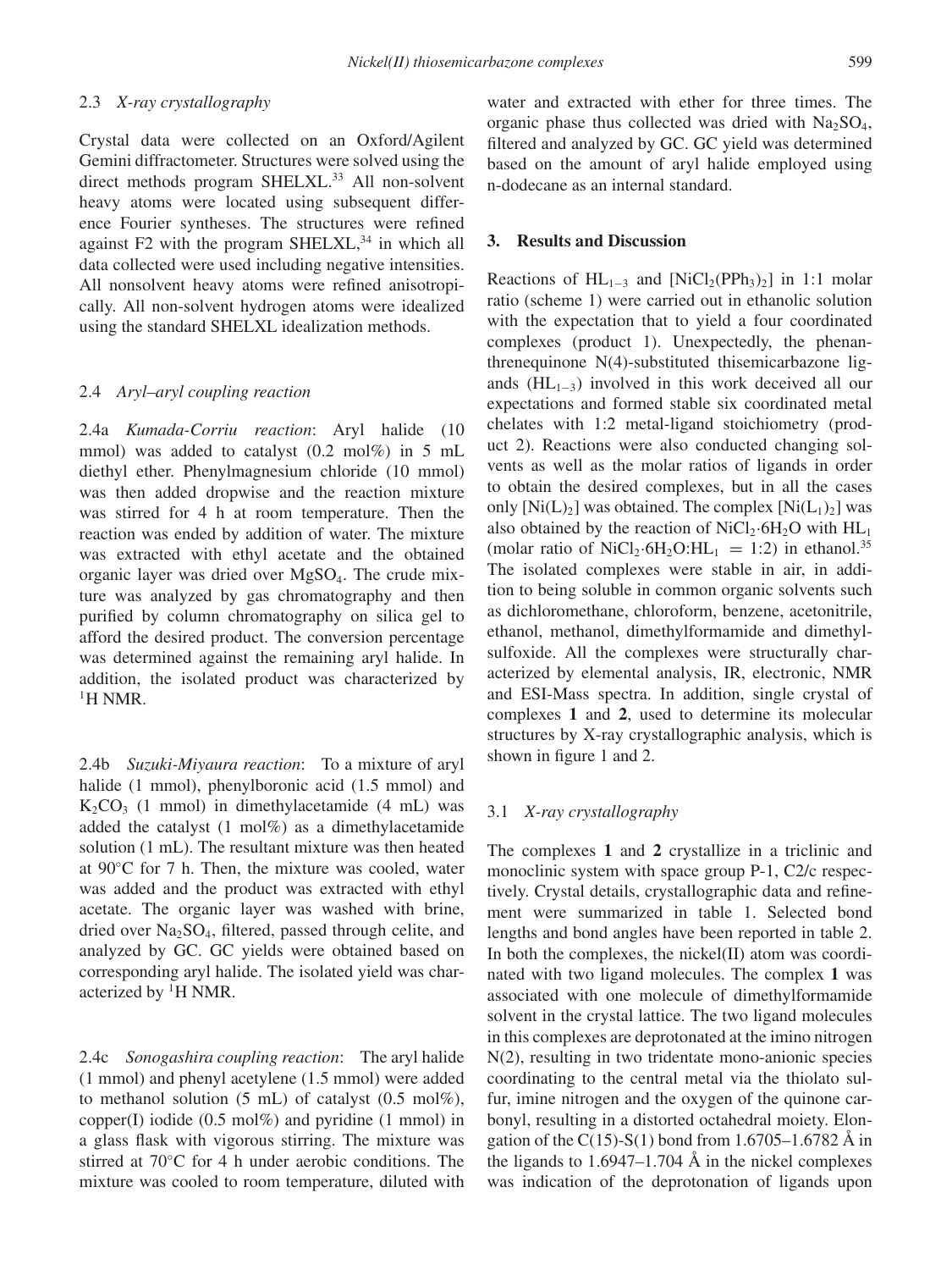

**Scheme 1.** Synthesis of Ni(II) 9,10-phenanthrenequinone N-substituted thiosemicarbazone complexes.

complexation and charge delocalization in the thiosemicarbazone side chain. The Ni-N, Ni-S and Ni-O bond distances were comparable with those found in other nickel thiosemicarbazones.<sup>36</sup>

# 3.2 *Infrared spectra*

The ligands behave as monoanionic tridentate, moiety forming two five-membered chelate rings around the



**Figure 1.** ORTEP view of complex **1**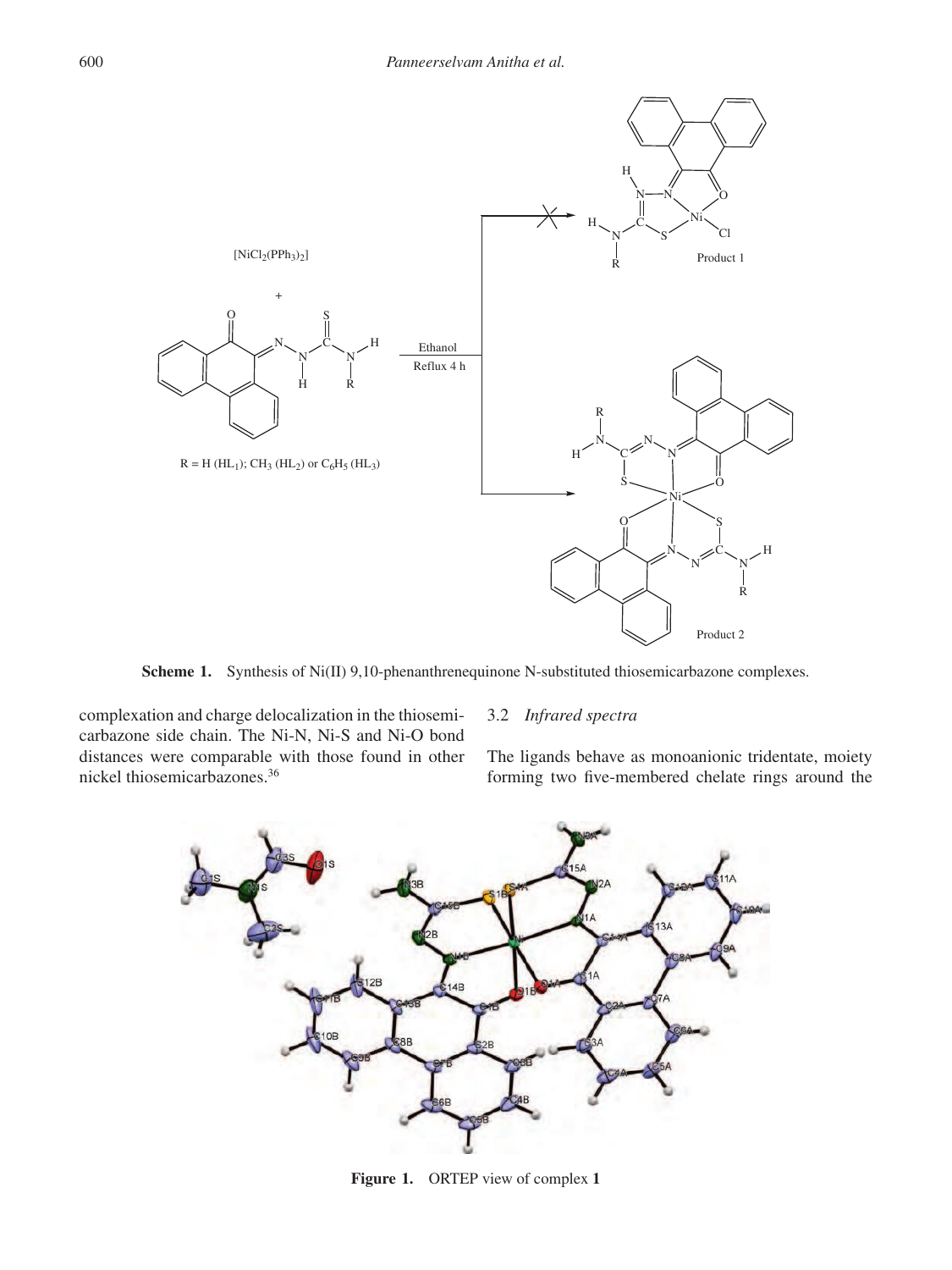

**Figure 2.** ORTEP view of complex **2**

**Table 1.** Crystal data and structure refinement of the complexes **1** and **2**.

|                                                      | 1                               | $\overline{2}$                  |  |  |
|------------------------------------------------------|---------------------------------|---------------------------------|--|--|
| Empirical formula                                    | $C_{33}H_{27}N_7NiO_3S_2$       | $C_{32}H_{24}N_6NiO_2S_2$       |  |  |
| Formula weight                                       | 692.44                          | 647.40                          |  |  |
| Crystal dimensions $(mm3)$                           | 0.45x0.33x0.29                  | 0.39x0.35x0.24                  |  |  |
| Temperature $(K)$                                    | 100(2)                          | 120(2)                          |  |  |
| Wavelength $(\AA)$                                   | 0.71073                         | 0.71073                         |  |  |
| Crystal system                                       | Triclinic                       | Monoclinic                      |  |  |
| Space group                                          | $P-1$                           | C <sub>2/c</sub>                |  |  |
| Unit cell dimensions $(A, \circ)$                    | $a = 10.3167(16)$               | $a = 20.5380(3)$                |  |  |
|                                                      | $b = 11.0978(17)$               | $b = 11.5610(2)$                |  |  |
|                                                      | $c = 13.564(2)$                 | $c = 13.5606(2)$                |  |  |
|                                                      | $\alpha = 105.216(2)$           | $\alpha = 90$                   |  |  |
|                                                      | $\beta = 90.618(2)$             | $\beta = 93.2193(14)$           |  |  |
|                                                      | $\gamma = 96.006(2)$            | $\gamma = 90$                   |  |  |
| Volume $(\AA^3)$                                     | 1489.1(4)                       | 3214.75(9)                      |  |  |
| Z                                                    | 2                               | 4                               |  |  |
| Calculated density $(Mg/m3)$                         | 1.544                           | 1.338                           |  |  |
| Absorption coefficient $(mm^{-1})$                   | 0.841                           | 0.771                           |  |  |
| F(000)                                               | 716                             | 1336                            |  |  |
| Theta range for data collection $(°)$                | 1.914 to 31.324                 | 3.512 to 41.269                 |  |  |
| Absorption correction                                | Multi-scan                      | Multi-scan                      |  |  |
| Refinement method                                    | Full-matrix least-squares on F2 | Full-matrix least-squares on F2 |  |  |
| Data/restraints/parameters                           | 8480/0/418                      | 10544/0/200                     |  |  |
| Goodness-of-fit on $F^2$                             | 1.063                           | 1.088                           |  |  |
| <i>R</i> indices $[I>2 \sigma(I)]$                   | $RI = 0.0524$ , $wR2 = 0.1250$  | $RI = 0.0285$ , $wR2 = 0.0810$  |  |  |
| $R$ indices (all data)                               | $RI = 0.0794$ , $wR2 = 0.1435$  | $RI = 0.0340$ , $wR2 = 0.0844$  |  |  |
| Largest difference in peak and hole (e. $\AA^{-3}$ ) | 1.104 and $-0.723$              | $0.624$ and $-0.642$            |  |  |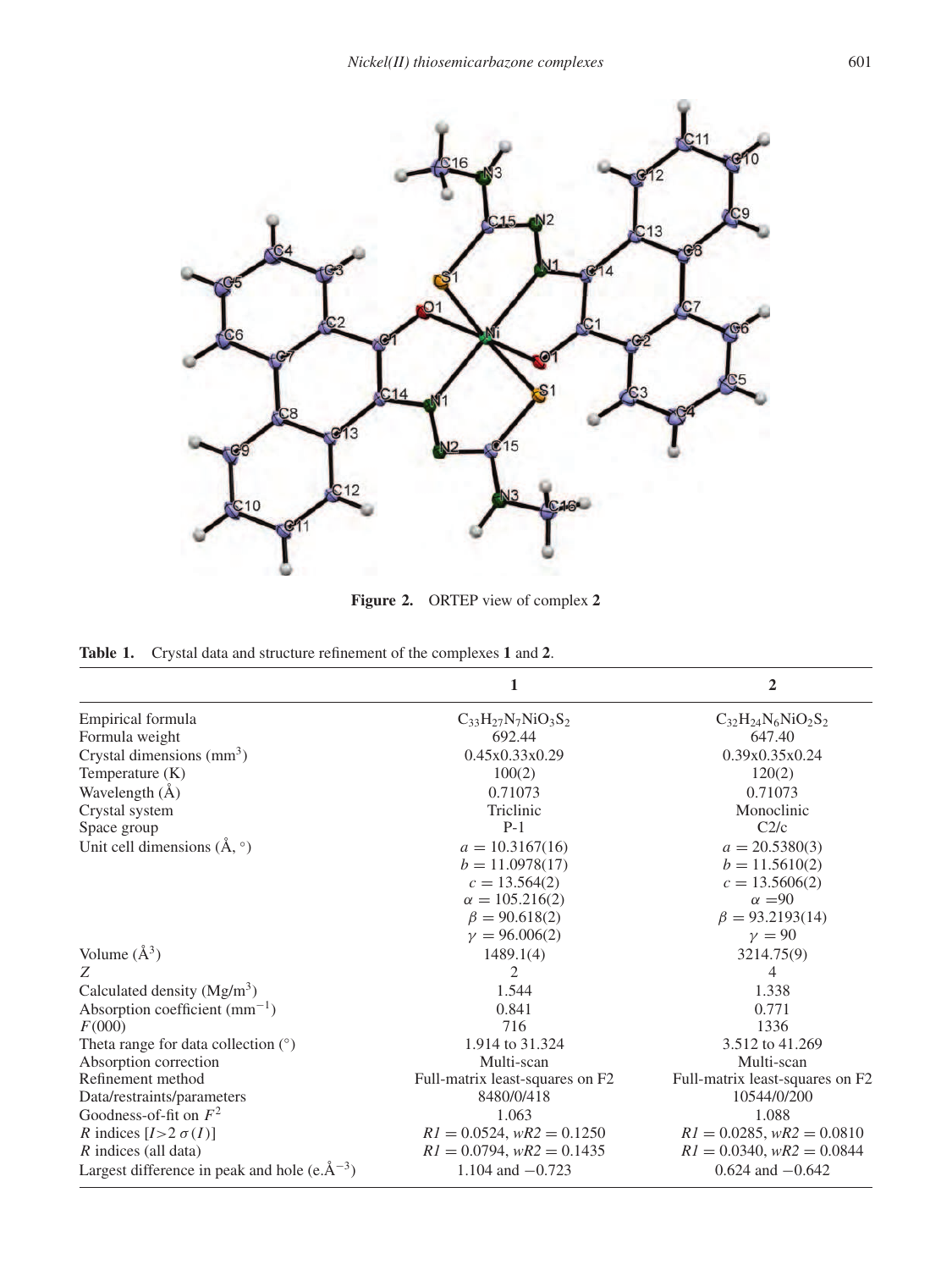Table 2. Selected bond lengths  $(\hat{A})$  and angles  $(\hat{c})$  of the complexes **1** and **2**

|                      | 1          | $\overline{2}$ |
|----------------------|------------|----------------|
| $Ni-N(1A)$           | 2.012(3)   | 2.0243(5)      |
| $Ni-N(1B)$           | 2.022(3)   | 2.0243(5)      |
| $Ni-O(1A)$           | 2.073(3)   | 2.0832(5)      |
| $Ni-O(1B)$           | 2.071(2)   | 2.0832(5)      |
| $Ni-S(1A)$           | 2.3663(11) | 2.37228(19)    |
| $Ni-S(1B)$           | 2.3595(10) | 2.37228(19)    |
| $C(15A)$ -S $(1A)$   | 1.704(4)   | 1.6947(6)      |
| $C(15B)$ -S(1B)      | 1.707(3)   | 1.6947(6)      |
| $C(15A)-N(2A)$       | 1.370(5)   | 1.3859(8)      |
| $C(15B)$ -N(2B)      | 1.356(4)   | 1.3859(8)      |
| $N(1A)-Ni-N(1B)$     | 175.91(10) | 179.00(3)      |
| $N(1A)$ -Ni-O $(1A)$ | 78.90(11)  | 78.438(19)     |
| $N(1B)$ -Ni-O(1A)    | 104.01(11) | 100.84(2)      |
| $N(1A)-Ni-O(1B)$     | 104.42(11) | 100.84(2)      |
| $N(1B)-Ni-O(1B)$     | 78.85(11)  | 78.438(19)     |
| $O(1B)$ -Ni- $O(1A)$ | 84.78(9)   | 89.28(3)       |
| $N(1A)-Ni-S(1B)$     | 94.35(8)   | 97.583(16)     |
| $N(1B) - Ni-S(1B)$   | 82.79(8)   | 83.100(15)     |
| $O(1A)$ -Ni-S $(1B)$ | 91.04(8)   | 91.333(16)     |
| $O(1B)$ -Ni-S $(1B)$ | 159.55(8)  | 161.306(13)    |
| $N(1A)$ -Ni-S $(1A)$ | 83.33(9)   | 83.102(15)     |
| $N(1B)$ -Ni-S $(1A)$ | 94.17(9)   | 97.583(16)     |
| $O(1A)$ -Ni-S $(1A)$ | 160.45(8)  | 161.307(13)    |
| $O(1B)$ -Ni-S $(1A)$ | 91.87(8)   | 91.332(16)     |
| $S(1B)$ -Ni- $S(1A)$ | 98.41(3)   | 94.004(11)     |

central metal through a donor atom set comprising of the quinone carbonyl oxygen, imine nitrogen and the thiolate sulfur as revealed from the corresponding shifts in IR frequencies of the respective vibrations.<sup>37</sup> The bands assigned to azomethine  $(C=N)$  and quinone carbonyl (C=O) vibrations appeared at 1596–1598 and 1630–1634 cm<sup>−</sup><sup>1</sup> respectively in the spectra of free ligands were shifted to lower wave numbers in the spectra of complexes while the bands at 3111–3148 and 807– 843 cm<sup>-1</sup> ascribed to the  $v(N-H)$ ,  $v(C=S)$  stretching vibrations respectively in the spectra of ligands disappeared on metal complexation, confirming the thioenolization nature of the ligands and subsequent coordination through the deprotonated sulfur.<sup>38-40</sup> This fact was further confirmed by the appearance of two new bands in the range 1572–1596 cm<sup>-1</sup> and 752–754 cm<sup>-1</sup> that corresponds to  $v(C=N-N=C)$  and  $v(C-S)$  stretching vibrations respectively.<sup>41</sup>

# 3.3 *Electronic spectra*

The electronic spectra of the nickel(II) complexes displayed four bands in the region around 260−533 nm. The bands at 260–281 nm can be ascribed to an intraligand transition ( $\pi$ - $\pi$ <sup>\*</sup> and n- $\pi$ <sup>\*</sup>). The band appeared in the region 308–440 nm has been assigned to an LMCT,

and the shoulder at 499–533 nm was attributed to a forbidden d  $\rightarrow$  d transition.<sup>42,43</sup>

#### 3.4 *NMR spectra*

The <sup>1</sup>H NMR spectra of the ligands and the corresponding nickel(II) complexes were compared to confirm the presence of coordinated ligand in the complexes. The presence of singlet at 14.41–14.81 ppm was assigned to hydrazinic N-H proton which indicates that the ligands exist in thionic forms. The peak disappears in the spectra of complexes, which was consistent with deprotonation of these ligands upon metal complexation. The terminal  $NH_2$  protons in the ligand  $HL_1$  were magnetically non-equivalent and have two singlets at 9.07, 9.36 ppm. These protons became equivalent upon formation of complexes and were observed as singlet at 9.40 ppm. The ligands  $HL_2$ ,  $HL_3$  and their corresponding complexes showed singlet in the region 8.35–11.22 ppm which was assigned to terminal NH-CH<sub>3</sub> and NH- $C_6H_5$  protons. In the spectra of all the complexes, the multiplet observed around 6.74–8.81 ppm was assigned to aromatic protons of the ligands. Further, the methyl protons appeared at 2.96 ppm. The <sup>1</sup>H NMR spectra of complexes **1-3** was shown in figures S1–S3.

The <sup>13</sup>C NMR spectra of the complexes have showed a peak at 179.6–182.1 ppm region which was assigned to quinone carbonyl  $(C=O)$  carbon. The azomethine  $(C=N)$  carbon exhibits peak in the region of 160.2– 164.8 ppm. In addition, the presence of peak in the region 169.8–171.4 ppm was assigned to C-S carbon. The appearance of sharp singlet at 30.4 ppm was assigned to methyl carbon. The aromatic carbons appeared in the region of  $123.5-138.1$  ppm. The  $^{13}$ C NMR spectra of complexes **1**–**3** was shown in figures S4–S6.

#### 3.5 *Mass Spectra*

ESI-Mass spectral analysis of the complexes was studied in order to confirm the molecular masses of the complexes. The  $m/z$  values of the molecular ion peaks for the complexes **1**–**3** were obtained at 619.2 [M- $DMF$ <sup>+</sup>, 647.0 and 771.2 [M<sup>+</sup>] respectively. The calculated molecular masses corresponds to these complexes are 619.34, 647.40 and 771.53. The obtained molecular masses were in good agreement with that of the calculated molecular masses. The ESI mass spectra of complexes **1**–**3** was shown in figures S7–S9.

## 3.6 *Kumada-Corriu coupling reaction*

In order to find optimal reaction conditions, the influence of time, solvent and the catalyst concentration on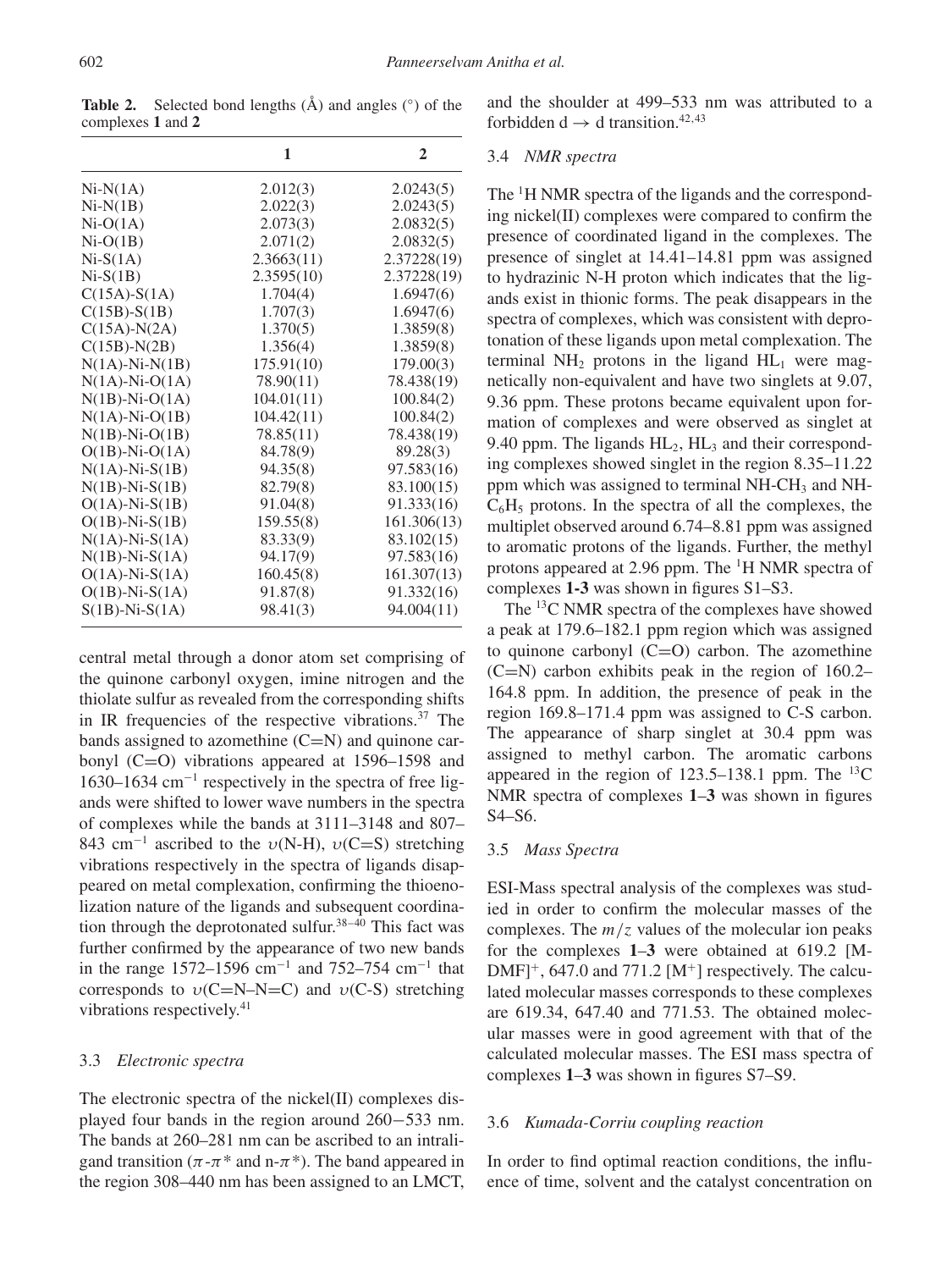the yield were investigated. Our initial studies were carried out with 4-bromoanisole as standard substrate using complex **1** as catalyst. The first set reactions were run with constant concentration of catalyst (0.03 mmol) at various time intervals in different solvents. The best conversion was observed in diethyl ether and the least conversion was observed in benzene at 4 h (figure S10). Next, we focused the effect of catalyst concentration on the catalyst activity. The catalyst amount was varied from 0.005 to 0.03 mmol in diethyl ether under similar reaction conditions. The yield increased with increase in catalyst loading and reaches to the highest value of 83% with 0.02 mmol of catalyst (figure S11).

Under the optimized conditions, we next tried to extend the Kumada-Corriu coupling reactions to various aryl halides and the results are summarized in table 3. The coupling reactions were performed well for all the substrates examined and gave moderate to

**Table 3.** Kumada-Corriu reaction of aryl halide with phenylmagnesium chloride by nickel(II) complexes.



<sup>a</sup>The conversion is determined by GC.

<sup>b</sup>Isolated yield is given in parenthesis.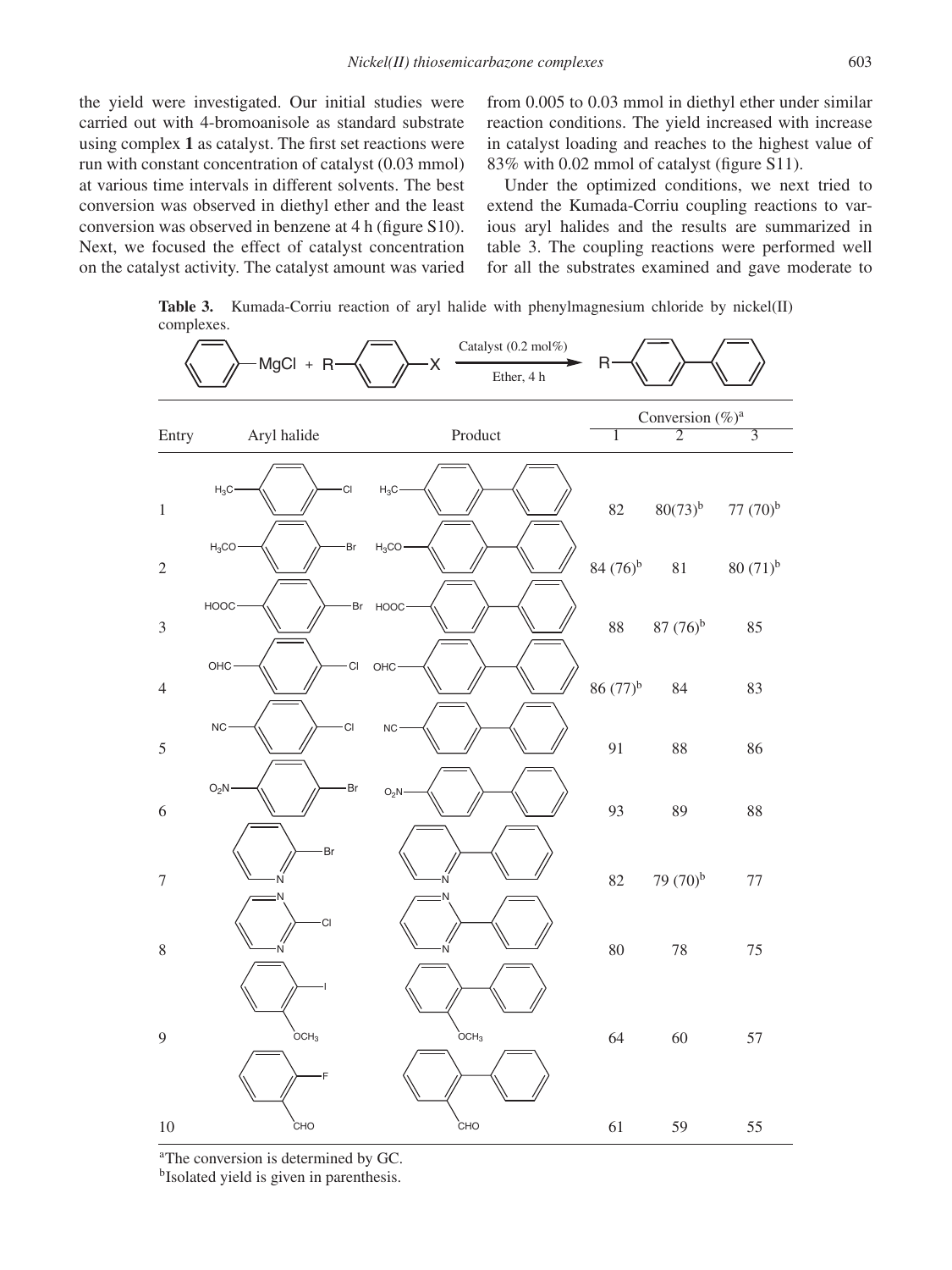excellent yields. As shown in table 3, aryl halide containing electron withdrawing substituents were found to proceed slightly higher yield than those with electron-donating substituents. For example, higher yield (entries 3–6) was obtained for aryl halide bearing electron withdrawing group relative to those of electron donating ones (entries 1, 2). In addition, hetero aromatic halides also undergo coupling reactions and provided the coupled products in higher yield (entries 7, 8). The coupling reaction of aryl halide bearing *ortho* substituents gave moderate conversions as a result of steric hindrance. For instance, the coupling reaction of 2-iodoanisole (entry 9) and 2-flurobenzaldehyde (entry 10) with phenylmagnesium chloride gave the conversion of 55–64%. Remarkably, the conversion of aryl halides to biaryls proceeded efficiently in the present catalytic system. Moreover, the present catalytic system works at mild reaction conditions with low reaction time and the efficiency in terms of the yield of products was higher than the existing catalytic systems. $26-30$ 

## 3.7 *Suzuki-Miyaura coupling reaction*

A brief optimization of experimental conditions for the reaction of 4-bromoanisole with phenylboronic acid using complex **1** as catalyst was given in table 4. First, the reaction was conducted with different catalyst:substrate (C:S) ratios. We started the C:S ratios from 1:25 to 1:100, the reaction proceeds with reasonable conversions (entries 1–4). When increasing the C:S ratio from 1:150 to 1:250, the reaction still proceeds by decrease in yield (entries 5–7). Thus, it concluded that catalyst:substrate ratio of 1:100 was the best suitable for the catalytic C-C coupling reaction. We further evaluated the effect of solvents and bases on the reaction. The highest yield of coupled product was obtained in dimethylacetamide (DMAc) in presence of  $K_2CO_3$ base (entries 8, 16). So, based on the results above, we selected  $K_2CO_3$  as the base and DMAc as solvent with C:S ratio of 1:100 as the best conditions for the Suzuki-Miyaura reaction.

Under the optimized reaction conditions, coupling of various aryl halides with phenylboronic acid were carried out in presence of synthesized nickel complexes and the conversion of coupled products were given in table 5. As shown in table 5 (entries 1–6), many functional groups have been tolerated in the present catalytic system. The coupling reaction of aryl halides bearing an electron donating group, such as  $CH<sub>3</sub>$  and OCH3, with phenylboronic acid produced biaryls in moderate yields (52–64%) (entries 1, 2). Similarly electron deficient aryl bromides, such as 4-bromobenzoinc acid, 4-chlorobenzaldehyde, 4-chlorobenzonitrile and 4-nitro-1-bromobenzene reacted with phenylboronic acid to produce biaryls in moderate yield, ranging from 47 to 61% (entries 3–6) under the same reaction conditions. Using this methodology, the coupling between phenylboronic acid and aryl halides that contain electron-donating as well as electron-withdrawing groups, proceeded moderately to afford the corresponding products. When heterocyclic aryl halides were used for cross-coupling with phenylboronic acid, a decrease in the yield of product (between 24% and 32%) was observed. For example, the lowest yield was

Entry Amount of substrate (mmol) Solvent Base Conversion  $(\%)^b$ 1 0.25 DMF  $Na_2CO_3$  61 2 0.5 DMF  $Na_2CO_3$  58 3 0.75 DMF  $Na_2CO_3$  56 4 1 1 DMF  $Na_2CO_3$  55  $1.5$  DMF  $Na_2CO_3$  39 6 2 DMF  $Na_2CO_3$  22  $2.5$  DMF  $Na_2CO_3$  10 8 1 DMAc  $Na_2CO_3$  60 9 1 DMSO  $Na_2CO_3$  48 10  $1$  Toluene  $Na_2CO_3$  29 11 1  $1 \text{Method} \text{Naf}$   $\text{Naf}$   $\text{Naf}$   $\text{Naf}$   $\text{Naf}$   $\text{Naf}$   $\text{Naf}$   $\text{Naf}$   $\text{Naf}$   $\text{Naf}$   $\text{Naf}$   $\text{Naf}$   $\text{Naf}$   $\text{Naf}$   $\text{Naf}$   $\text{Naf}$   $\text{Naf}$   $\text{Naf}$   $\text{Naf}$   $\text{Naf}$   $\text{Naf}$   $\text{Naf}$   $\text{Naf}$   $\text$ 12 1 1 THF  $Na_2CO_3$  07 13 1 DMAc – – 14 1 1 DMAc NaOH 48 15 15 1 DMAc KOH 42 16  $1$  DMAc  $K_2CO_3$  64

**Table 4.** Optimization of reaction conditions for the Suzuki-Miyaura coupling reaction.

<sup>a</sup>Reaction conditions: Phenylboronic acid (1.5 mmol), 4-bromoanisole (1 mmol), base (1 mmol) and solvent (5 mL), stirring for 7 h at  $90^{\circ}$ C. <sup>b</sup>GC yield.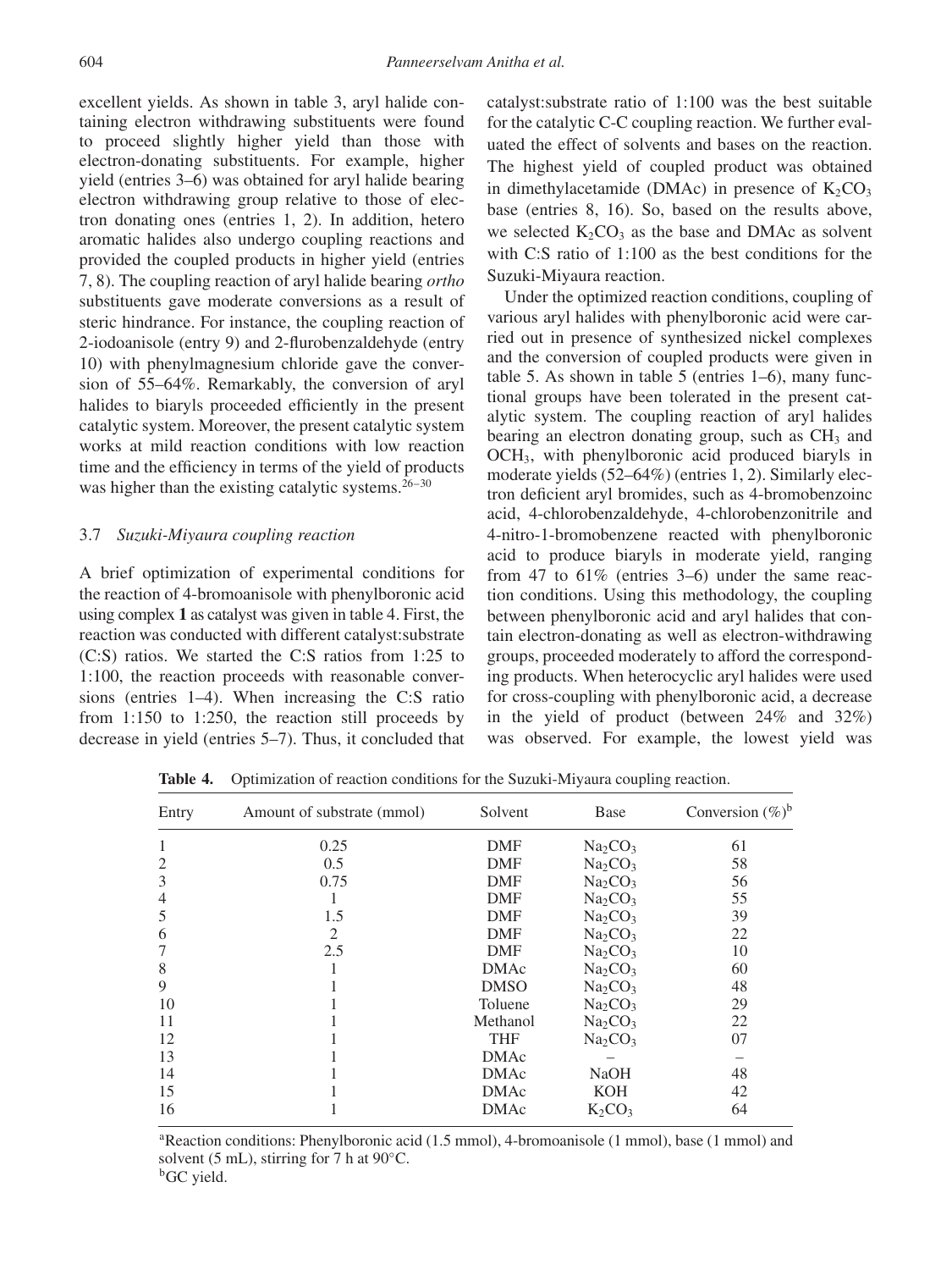

|                  | $B(OH)_2 + R$           | Catalyst (1 mol%)<br>$K2CO3$ (1 mmol)<br>X.<br><b>DMAc</b><br>7 h, 90 °C | $\mathsf{R}$  |                                  |                |  |
|------------------|-------------------------|--------------------------------------------------------------------------|---------------|----------------------------------|----------------|--|
| Entry            | Aryl halide             | Product                                                                  | 1             | Yield $(\%)^a$<br>$\overline{2}$ | $\overline{3}$ |  |
| $\,1\,$          | $\rm H_3C$<br><b>CI</b> | $H_3C$                                                                   | 58 $(50)^{b}$ | 55                               | 52             |  |
| $\sqrt{2}$       | $H_3CO$<br>·Br          | $H_3CO$                                                                  | $64 (55)^{b}$ | $60(50)^{b}$                     | 57             |  |
| $\mathfrak 3$    | HOOC<br>-Br             | HOOC                                                                     | 56 $(48)^{b}$ | 54                               | $51\,$         |  |
| $\overline{4}$   | OHC<br>·CI              | OHC·                                                                     | $50\,$        | 49 $(38)^{b}$                    | $47\,$         |  |
| $\sqrt{5}$       | NC-<br>C <sub>1</sub>   | NC-                                                                      | 58            | 55                               | 53             |  |
| $\sqrt{6}$       | O <sub>2</sub> N<br>Br  | $O_2N$                                                                   | 61            | 57                               | 53             |  |
| $\boldsymbol{7}$ | Br<br>N                 |                                                                          | $28\,$        | 31                               | $30\,$         |  |
| $\,8\,$          | <b>CI</b>               | ٠Ń                                                                       | 32            | $27\,$                           | $24\,$         |  |
| 9                | CHO                     | CHO                                                                      | 29            | $24\,$                           | $21\,$         |  |
| 10               | $\overleftarrow{OCH}_3$ | OCH <sub>3</sub>                                                         | 24            | 23                               | $20\,$         |  |

<sup>a</sup>GC yield.

b Isolated yield is given in parenthesis.

found in the reaction of 2-bromopyridine and 2 chloropyrimidine with phenylboronic acid (entries 7, 8). Similarly, the coupling reaction of aryl halide bearing *ortho* substituents gave lower conversions as a result of steric hindrance (entries 9, 10).

#### 3.8 *Sonogashira coupling reaction*

The activity of the obtained nickel complexes was also examined in the Sonogashira coupling. In order to optimize the reaction condition with respect to time, base, solvent and substrate concentration, we carried out the reaction of 4-bromoanisole with phenylacetylene using complex **1** as a test catalyst. First, several bases were screened for the Sonogashira coupling reaction (figure S12). The reaction works very well when organic bases, such as  $Et_3N$ , pyridine and piperidine were used, with the best result obtained in the case of pyridine as the base. However, the addition of inorganic bases such as  $K_2CO_3$ ,  $Cs_2CO_3$ , KOH, NaOH and  $K_3PO_4$ resulted in poor to moderate yields. These results indicate that organic bases were more favourable than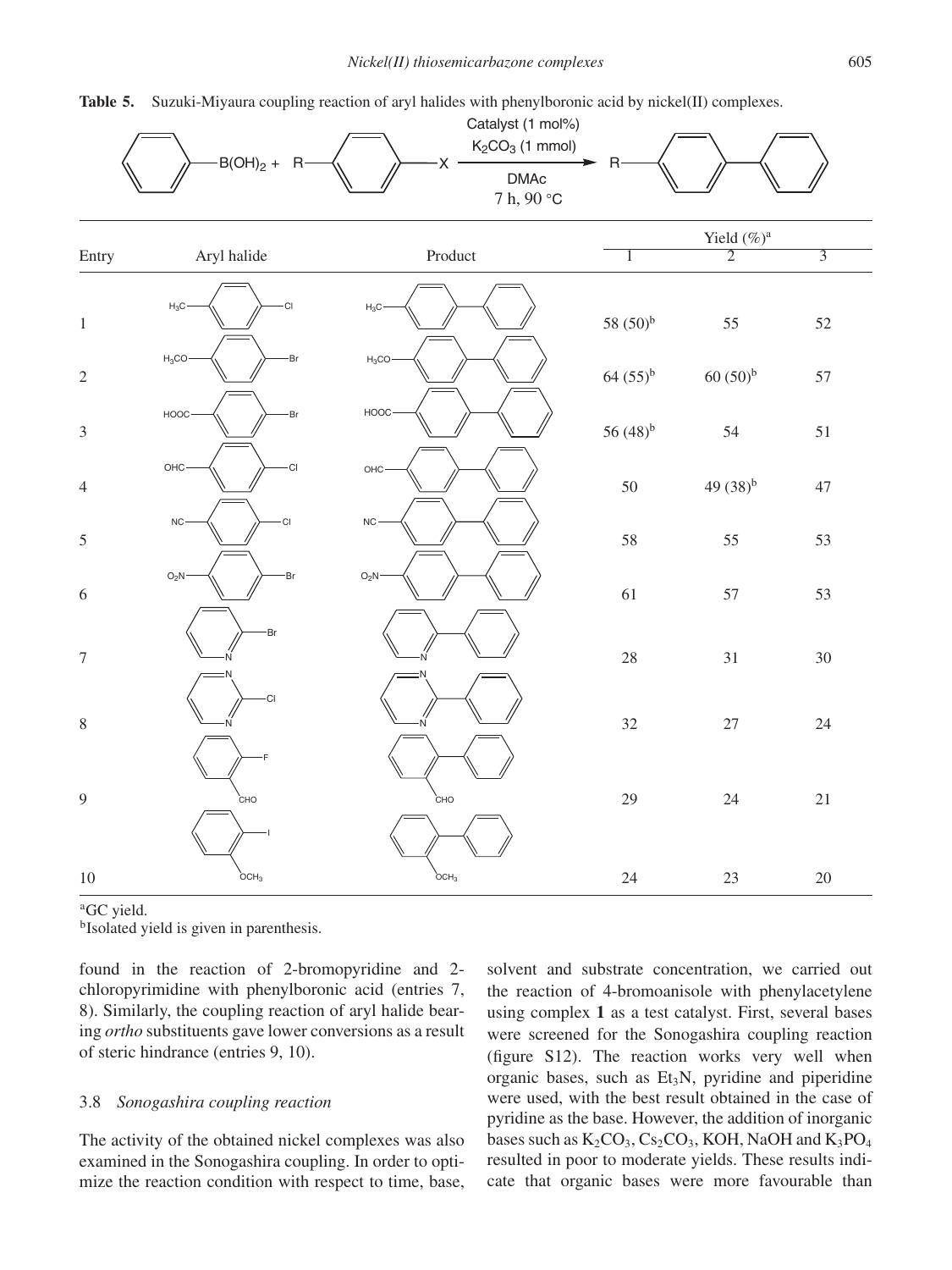inorganic ones because they effectively trap hydrogen halide formed in the reaction.

Next, the solvent effect on the reaction rate of coupling has been studied. In the present study methanol was found to be more efficient for the conversion of coupling products. On the other hand, acetonitrile and 1,4-dioxane gave low yields while moderate yield was obtained when ethanol used as a solvent (figure S13). Finally, the reaction was carried out at different concentration of catalyst (figure S14). An excellent yield was obtained for 0.5 mol% of catalyst and it can be observed that even at very low catalyst loading of 0.25 mol%, the moderate yield obtained. Moreover, there was no considerable change of yield observed when increasing the catalyst concentration beyond 0.5 mol%.

With the optimized reaction conditions in hand, the scope of the reaction with respect to other aryl halides was investigated (table 6). The electron-rich or electron-poor aryl bromides reacted with phenylacetylene to generate the corresponding cross-coupling products in high yields (entries 1–3). We next investigated the coupling of various aryl chlorides with terminal alkynes. As shown in table 6, moderate catalytic activity was observed in the coupling of aryl chlorides





<sup>a</sup>The conversion is determined by GC.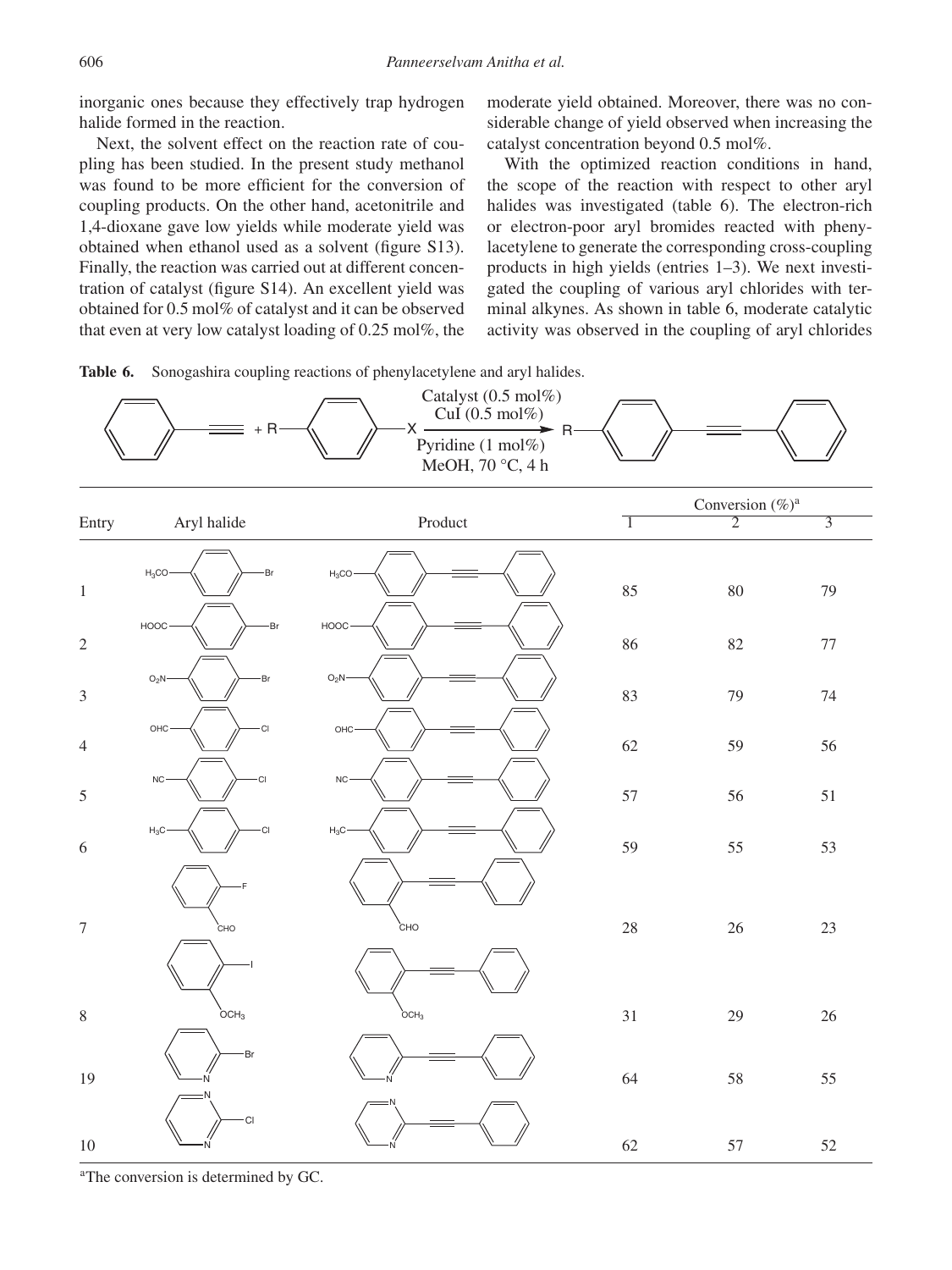possessing electrondonating and electronwithdrawing groups (entries 4–6). For *ortho* substituted aryl halides, relatively lower yields were obtained (entries 7, 8). Heteroaromatic compounds such as 2-bromopyridine and 2-chloropyrimidine also reacted with phenylacetylene to give moderate yield of cross-coupling products (entries 9, 10).

# **4. Conclusion**

The present study shows that the  $N(4)$ -substituted thiosemicarbazones of phenanthrenequinone can readily bind to nickel as mononegative tridentate ONSdonors and afford stable mononuclear 1:2 (M:L) complexes. X-ray diffraction studies of the complexes **1** and **2** confirm the ONS coordination mode of thiosemicarbazone ligands and reveal a distorted octahedral geometry around the nickel(II) ion. The catalytic efficiency of the complexes was investigated towards the C-C coupling processes using different approaches namely Kumada-Corriu, Suzuki-Miyaura and Sonogashira coupling reactions. The results obtained in each method were compared in order to find the best catalytic system to C-C coupling. The comparison revealed that Kumada-Corriu C-C coupling to be the best among all followed by Sonogashira and Suzuki-Miyaura processes. The results also showed that steric effects in the ligands play a more important role than electronic effects in the catalytic activity of the complexes. That is, in all the reactions, complex **1** has been proven to be an efficient and versatile catalyst compared to complexes **2** and **3** due to the steric hindrance caused by the bulky methyl and phenyl groups on the terminal part of thiosemicarbazone ligands in **2** and **3**. Further, the present catalytic system is remarkably simple, convenient and efficient compared to the previous systems reported.

#### **Supplementary Information**

CCDC 999389, 979255 contain the supplementary crystallographic data for the complexes **1** and **2**. These data can be obtained free of charge via www.ccdc. cam.ac.uk/datarequest/cif. The NMR  $(^1H$  and  $^{13}C)$ , ESI-Mass spectra of complexes and optimized reaction conditions for Kumada-Corriu coupling and Sonogashira coupling are given as supplementary materials (figures S1–S14) and are available at www.ias.ac.in/ chemsci.

# **Acknowledgements**

The authors express their sincere thanks to Council of Scientific and Industrial Research (CSIR), New Delhi,

India [Grant No. 01(2437)/10/EMR-II] for financial support. One of the authors (PA) thanks CSIR for the award of Senior Research Fellowship. The authors wish to record grateful thanks to Dr. Matthias Zeller, Department of Chemistry, Youngstown State University, Youngstown, USA for crystal data collections.

## **References**

- 1. Tian Y P, Duan C Y, You X Z, Mak T C W, Luo Q and Zhou J Y 1998 *Transition Met. Chem.* **23** 17
- 2. Abu-Raqabah A, Davies G, El-Sayed M A, El-Toukhy A, Shaikh S N and Zubieta J 1992 *Inorg. Chim. Acta* **193** 43
- 3. Mc Garrigle E M and Gilheany D G 2005 *Chem. Rev.* **105** 1563
- 4. Tas E, Aslanoglu M, Ulusoy M and Temel H 2004 *J. Coord. Chem.* **57** (**8**) 677
- 5. Temel H, Alp H, Ilhan S, Ziyadanogullari B and Yilmaz I 2007 *Monatsh. Chem.* **138** 1199
- 6. Temel H, Alp H, Ilhan S and Ziyadanogullari B 2008 *J. Coord. Chem.* **61** (**7**) 1146
- 7. Karahan S, Kose P, Subasi E, Alp H and Temel H 2008 *Transition Met. Chem.* **33** (**7**) 849
- 8. Halbach D P and Hamaker C G 2006 *J. Organomet. Chem.* **691** 3349
- 9. Mohamed G G, Omar M M and Hindy A M 2006 *Turk. J. Chem.* **30** 361
- 10. Rosu T, Pahontu E, Maxim C, Georgescu R, Stanica N and Gulea A 2011 *Polyhedron* **30** 154
- 11. Rodionova L I, Smirnov A V, Borisova N E, Khrustalev V N, Moiseeva A A and Grunert W 2012 *Inorg. Chim. Acta* **392** 221
- 12. Kato Y, Furutachi M, Chen Z, Mitsunuma H, Matsunaga S and Shibasaki M 2009 *J. Am. Chem. Soc.* **131** 9168
- 13. Alexander S, Udayakumar V and Gayathri V 2009 *J. Mol. Catal. A* **314** 21
- 14. Naeimi H and Moradian M 2008 *Polyhedron* **27** 3639
- 15. (**a**) Chakraborty S and Guan H 2010 *Dalton Trans.* **39** 7427; (**b**) Ganesh Babu S and Karvembu R 2013 *Tetrahedron Lett* **54** 1677; (**c**) van der Vlugt J I 2012 *Eur. J. Inorg. Chem.* 363; (**d**) Gunasekaran N, Jerome P, Seik Weng Ng, Tiekink E R T and Karvembu R 2012 *J Mol Catal A: Chem* **353** 156; (**e**) McGlynn S E, Mulder D W, Shepard E M, Broderick J B and Peters J W 2009 *Dalton Trans.* 4274
- 16. (**a**) Cornuls B and Herrmann W A 2002 (Eds.) In *Applied Homogeneous Catalysis with Organometallic Compounds* (Weinheim: Wiley-VCH); (**b**) Ritleng V, Sirlin C and Pfeffer M 2002 *Chem. Rev.* **102** 1731; (**c**) Fagnou K and Lautens M 2003 *Chem. Rev.* **103** 169
- 17. (**a**) Tamao K, Sumitani K and Kumada M 1972 *J. Am. Chem. Soc.* **94** 4374; (**b**) Corriu R J P and Masse J P 1972 J. *Chem. Soc. Chem. Commun.* 144
- 18. Netherton M R and Fu G C 2001 *Org. Lett.* **3** 4295
- 19. Wolfe J P, Singer R A, Yang B H and Buchwald S L 1999 *J. Am. Chem. Soc.* **121** 9550
- 20. Stambuli J P, Kuwano R and Hartwig J F 2002 *Angew Chem. Int. Ed. Engl.* **42** 4746
- 21. Zapf A, Ehrentraut A and Beller M 2000 *Angew Chem. Int. Ed. Engl.* **39** 4153